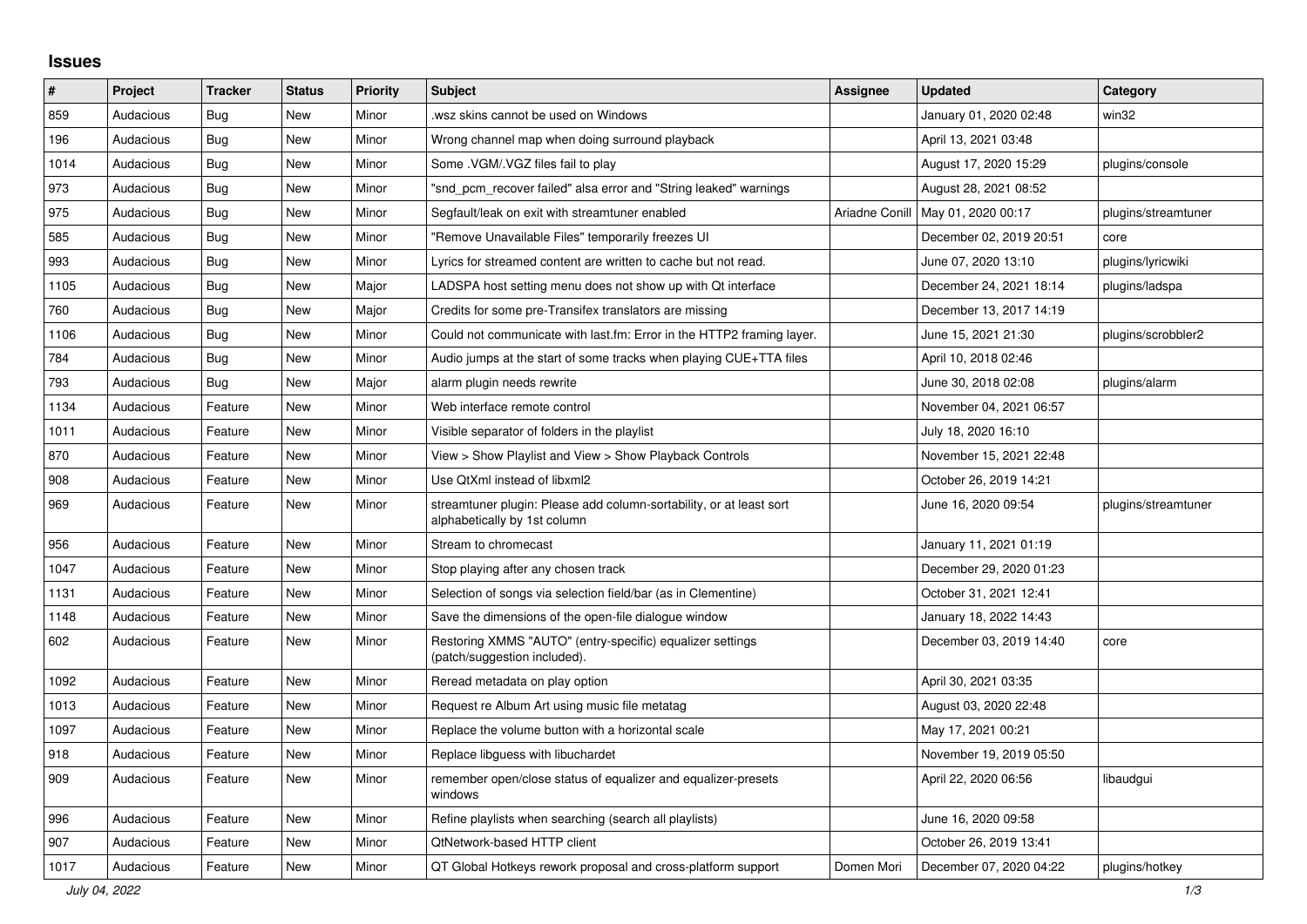| $\sharp$ | Project   | <b>Tracker</b> | <b>Status</b> | <b>Priority</b> | <b>Subject</b>                                                                  | <b>Assignee</b> | <b>Updated</b>           | Category           |
|----------|-----------|----------------|---------------|-----------------|---------------------------------------------------------------------------------|-----------------|--------------------------|--------------------|
| 1072     | Audacious | Feature        | New           | Minor           | QT AOSD plugin                                                                  |                 | February 17, 2021 21:18  | plugins/aosd       |
| 1133     | Audacious | Feature        | <b>New</b>    | Major           | Provide an option to disable sorting playlists when you click column<br>header  |                 | March 13, 2022 01:19     | plugins/gtkui      |
| 786      | Audacious | Feature        | <b>New</b>    | Minor           | Port global hotkeys plugin to Windows                                           |                 | January 04, 2021 21:52   | plugins/hotkey     |
| 1088     | Audacious | Feature        | <b>New</b>    | Minor           | plugin: status icon: ADD option to select tray mouse Middle Click action        |                 | April 11, 2021 12:05     | plugins/statusicon |
| 429      | Audacious | Feature        | New           | Minor           | Please enable scrobbling to libre.fm in Scrobbler 2.0                           |                 | September 02, 2019 10:35 | plugins/scrobbler2 |
| 877      | Audacious | Feature        | <b>New</b>    | Minor           | Please add save option to cue playlists (patch included)                        |                 | March 07, 2019 04:18     | plugins/cue        |
| 1101     | Audacious | Feature        | New           | Major           | Please add media shortcut keys for Windows 10                                   |                 | December 03, 2021 16:31  | win32              |
| 913      | Audacious | Feature        | New           | Minor           | Play / create new playlist from selection                                       |                 | December 02, 2019 20:13  | plugins/qtui       |
| 1170     | Audacious | Feature        | <b>New</b>    | Minor           | Playback mode button                                                            |                 | April 22, 2022 16:01     |                    |
| 1048     | Audacious | Feature        | New           | Minor           | PipeWire support                                                                |                 | May 04, 2022 19:36       |                    |
| 1099     | Audacious | Feature        | New           | Minor           | Per-track ReplayGain shouldn't be enabled by default                            |                 | May 09, 2021 13:41       |                    |
| 924      | Audacious | Feature        | <b>New</b>    | Minor           | Option to replace playlist contents by drag and drop                            |                 | December 02, 2019 20:15  |                    |
| 51       | Audacious | Feature        | New           | Minor           | Option to inhibit suspend                                                       |                 | February 13, 2021 09:23  |                    |
| 1153     | Audacious | Feature        | <b>New</b>    | Minor           | Optional sort column for File Created/Modified date and time                    |                 | February 04, 2022 16:00  | libaudgui          |
| 873      | Audacious | Feature        | New           | Minor           | Optionally make "previous track" restart current track                          |                 | June 08, 2021 22:55      |                    |
| 1160     | Audacious | Feature        | New           | Minor           | Ogg Opus support for streams                                                    |                 | March 11, 2022 18:09     |                    |
| 1142     | Audacious | Feature        | <b>New</b>    | Minor           | MusicBrainz support for CD plugin                                               |                 | November 20, 2021 21:46  | plugins/cdaudio    |
| 1057     | Audacious | Feature        | New           | Minor           | Matroska (mka) chapter support                                                  |                 | August 27, 2021 22:54    |                    |
| 1093     | Audacious | Feature        | <b>New</b>    | Minor           | Make the Song Dialog (Qt) window wider by default                               |                 | May 17, 2021 15:36       |                    |
| 968      | Audacious | Feature        | New           | Minor           | Loop PSF files at normal loop points during repeat mode                         |                 | April 16, 2020 03:25     | plugins/psf        |
| 1151     | Audacious | Feature        | New           | Minor           | Load balance XSPF tracks with multiple location URIs                            |                 | January 28, 2022 19:10   |                    |
| 1071     | Audacious | Feature        | New           | Minor           | Linkage could be improved for packagers.                                        |                 | March 31, 2021 00:32     |                    |
| 1108     | Audacious | Feature        | New           | Minor           | HTTPS support for Windows builds                                                |                 | December 27, 2021 04:45  | plugins/neon       |
| 1098     | Audacious | Feature        | New           | Minor           | Hide empty Services playlist sub-menu                                           |                 | May 10, 2021 09:25       | libaudgui          |
| 500      | Audacious | Feature        | New           | Minor           | fullscreen album art                                                            |                 | April 08, 2020 19:17     |                    |
| 1130     | Audacious | Feature        | New           | Minor           | folders for tabs in the playlist head (an enhancement suggestion, not a<br>bug) |                 | October 24, 2021 19:04   |                    |
| 1082     | Audacious | Feature        | New           | Minor           | File writer option to pad track numbers with leading zeros                      |                 | March 31, 2021 00:15     | plugins/filewriter |
| 1116     | Audacious | Feature        | New           | Minor           | feature request: miniview mode with QT or GTK interace                          |                 | February 08, 2022 06:53  |                    |
| 875      | Audacious | Feature        | New           | Major           | Extended M3U support                                                            |                 | March 20, 2019 19:11     | plugins/m3u        |
| 1067     | Audacious | Feature        | New           | Minor           | Equalizer adjustments are coarse.                                               |                 | February 11, 2021 10:09  |                    |
| 955      | Audacious | Feature        | New           | Minor           | Enqueue option                                                                  |                 | April 09, 2020 03:54     |                    |
| 864      | Audacious | Feature        | New           | Minor           | Drag/drop songs into playlists displayed in the Playlist Manager                |                 | October 29, 2019 02:14   |                    |